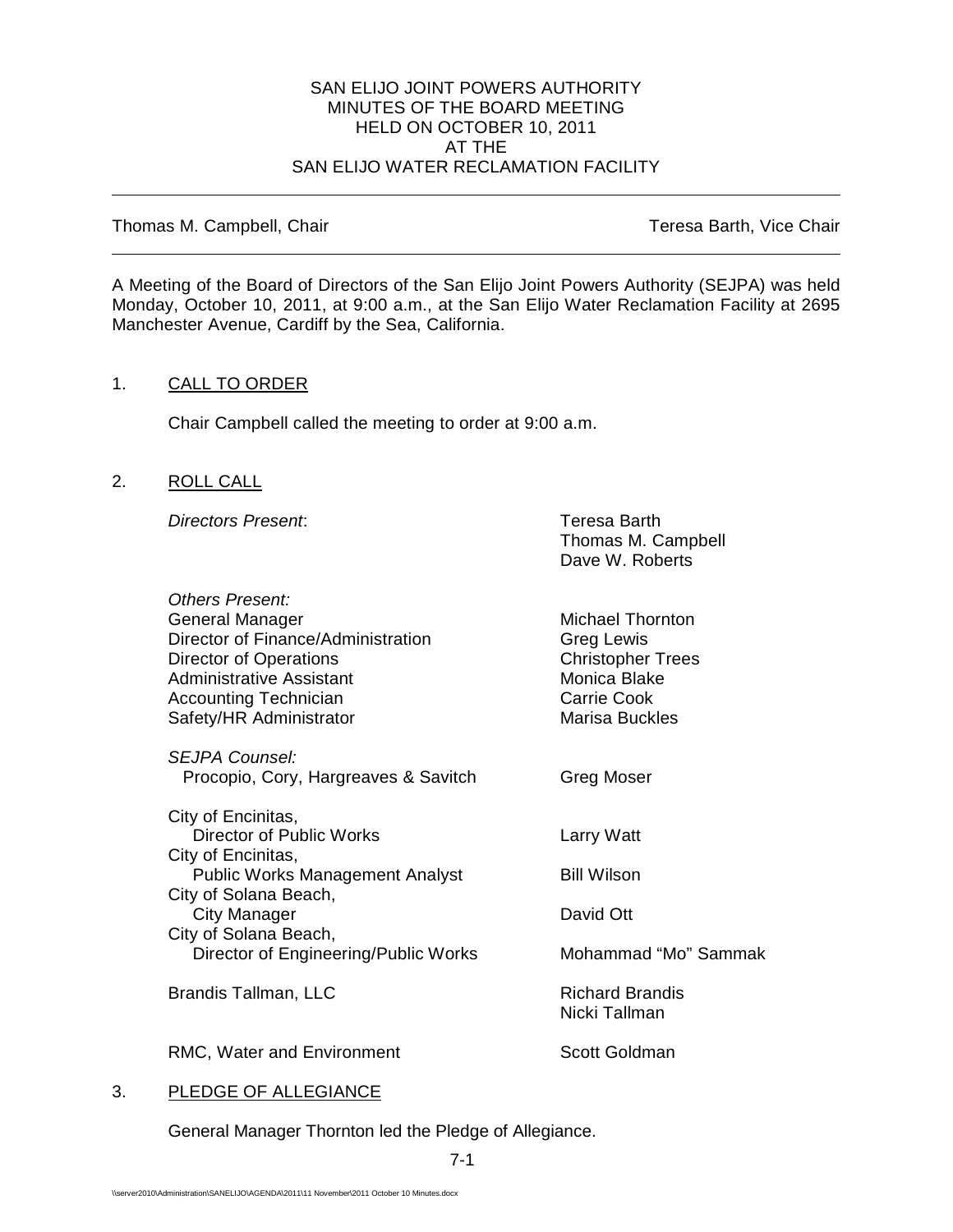### 4. ORAL COMMUNICATIONS

Vice Chair Barth stated that Board Member Maggie Houlihan passed away in September from cancer. She reported that Maggie had last month's SEJPA Board Agenda posted on her door with the hope to participate in the meeting by phone. Maggie stayed active and worked till the end and that the SEJPA Board Member position was one of her favorites.

Chair Campbell stated that Maggie would be missed and she was very passionate in her discussions. Chair Campbell requested that today's meeting be adjourned in memory of Maggie Houlihan.

### 5. PRESENTATION OF AWARDS

None

# 6. CONSENT CALENDAR

Moved by Board Member Roberts and seconded by Vice Chair Barth to approve the Consent Calendar with unanimous vote of approval.

Consent Calendar:

| Agenda Item No. 7  | Approval of Minutes for the July 11, 2011 meeting                               |
|--------------------|---------------------------------------------------------------------------------|
| Agenda Item No. 8  | Approval for Payment of Warrants and<br>Monthly<br><b>Investment Report</b>     |
| Agenda Item No. 9  | San Elijo Water Reclamation Facility Treated Effluent<br>Flows - Monthly Report |
| Agenda Item No. 10 | San Elijo Joint Powers Authority Recycled Water Program<br>- Monthly Report     |
| Agenda Item No. 11 | Ocean Outfall Pile Support Repair Authorization                                 |

#### 12. ITEMS REMOVED FROM CONSENT CALENDAR

None

### 13. QUARTERLY RECYCLED WATER UPDATE – PRESENTATION ON THE NORTH SAN DIEGO COUNTY REGIONAL RECYCLED WATER PROJECT

General Manager Thornton stated that the North San Diego County Regional Recycled Water Project consists of 11 government organizations including local water districts, wastewater districts, and cities. The goal of this multi-jurisdictional group is to develop cost-effective solutions for meeting the region's water supply needs through recycled water projects. The firm of RMC Water and Environment was retained as the consultant for this project.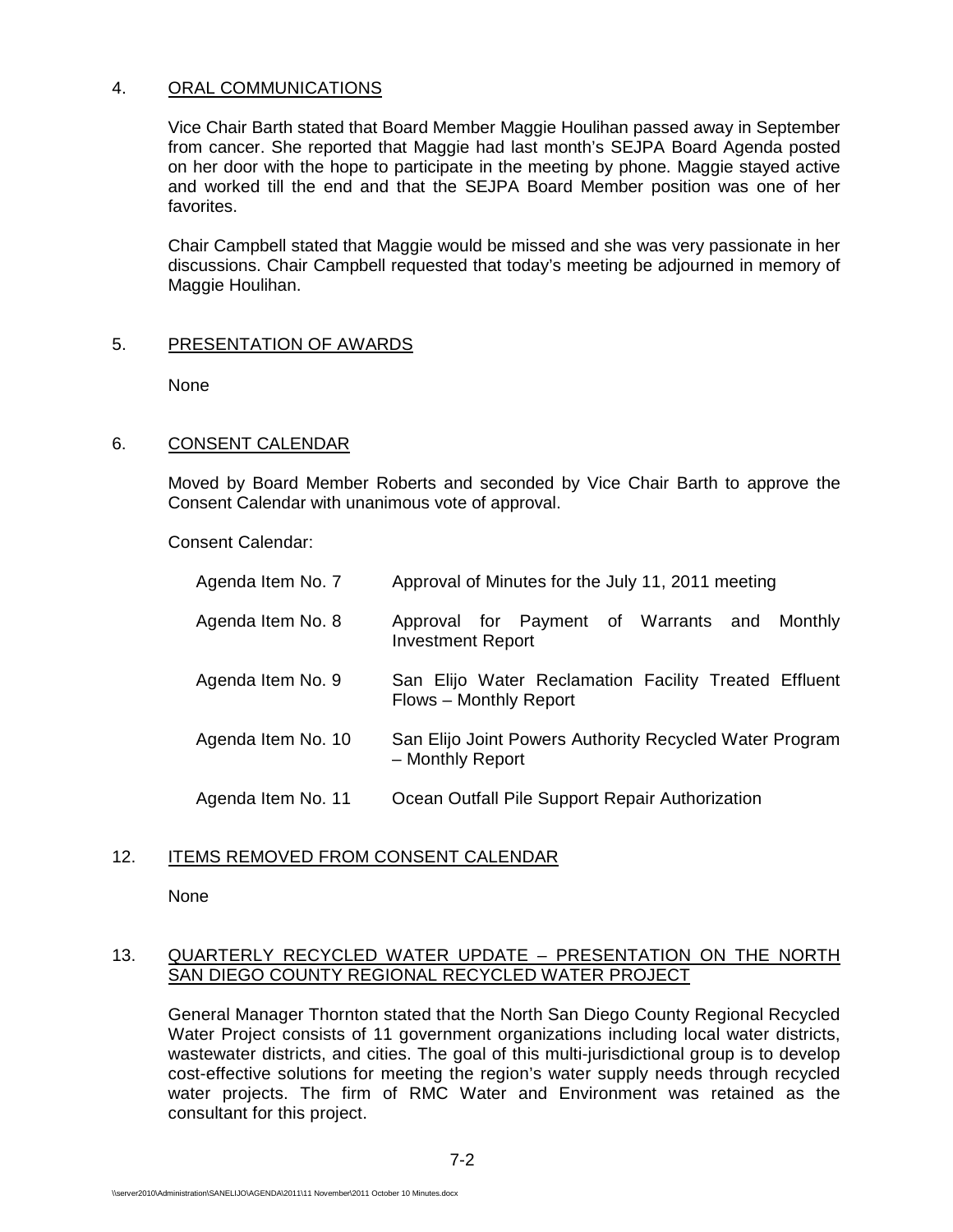A PowerPoint presentation was given by Scott Goldman, Principal, from RMC on the draft findings of the report. Currently, San Diego County produces approximately 11,000 acre feet (AF) of recycled water and there are opportunities to more than double this production by the year 2020. Opportunities evaluated in this project included expanding and interconnecting existing recycled water systems as well as incorporating purified recycled water into the drinking water supply through indirect methods. For the SEJPA, the report findings indicated new market opportunities with the Olivenhain Municipal Water District and Santa Fe Irrigation District. Mr. Goldman reported that there may be state and federal funding to help study and construct recycled water facilities to increase the local water supply in San Diego County.

No action was required. This item was presented for information only.

# 14. APPROVE CONSTRUCTION LOAN FOR THE ADVANCED WATER TREATMENT SYSTEM AT THE SAN ELIJO WATER RECLAMATION FACILITY

General Manager Thornton briefly reviewed the background of the Advanced Water Treatment Project, which will allow the SEJPA to improve the recycled water quality and maximize its recycling efforts. The construction of the project is currently estimated to cost \$4.7 million. Under the proposed financing plan, \$2.0 million will be funded by the reserve funds within the recycled water program budget. The remaining \$2.7 million is planned to be funded by grant funds (approximately \$700,000) and a construction loan (approximately \$2.0 million). The General Manager stated that this financing plan was presented to the Solana Beach City Council in August and to the Encinitas City council in September, and the plan received unanimous support by both councils.

The General Manager reported the loan is a third-party construction loan placed by Brandis Tallman, LLC. The loan terms include an annual payment of approximately \$150,000 for 20 years at a fixed interest rate of 4.15%

Moved by Vice Chair Barth and seconded by Board Member Roberts to:

- 1. Authorize General Manager to execute the Advanced Water Treatment Construction Loan with Municipal Finance Corporation for an amount not-toexceed \$2,000,000; and
- 2. Adopt Resolution 2012-01 Authorizing the Execution and Delivery of the Loan Agreement.

Motion carried with unanimous vote of approval.

# 15. BOND ISSUE REFUNDING

Director of Finance/Administration Gregory Lewis stated that in 1990 the wastewater facility upgrade and expansion was funded through the issuance of \$24.5 million in revenue bonds. In 1993, and again in 2003, the original bonds were refunded by the SEJPA for the purpose of reducing future payment costs by obtaining lower interest rates of 4.875% and 3.75% respectively. At this time, the SEJPA has the opportunity to refund the bonds at a rate of approximately 1.76%. With approximately 8 years remaining on these bonds, the analysis estimates gross savings of \$206,000 annually, a net present value savings of \$1.3 million. Gregory Lewis reported that pursuing the new issuance as an insured public offering should raise the rating from AA to AA+ (due